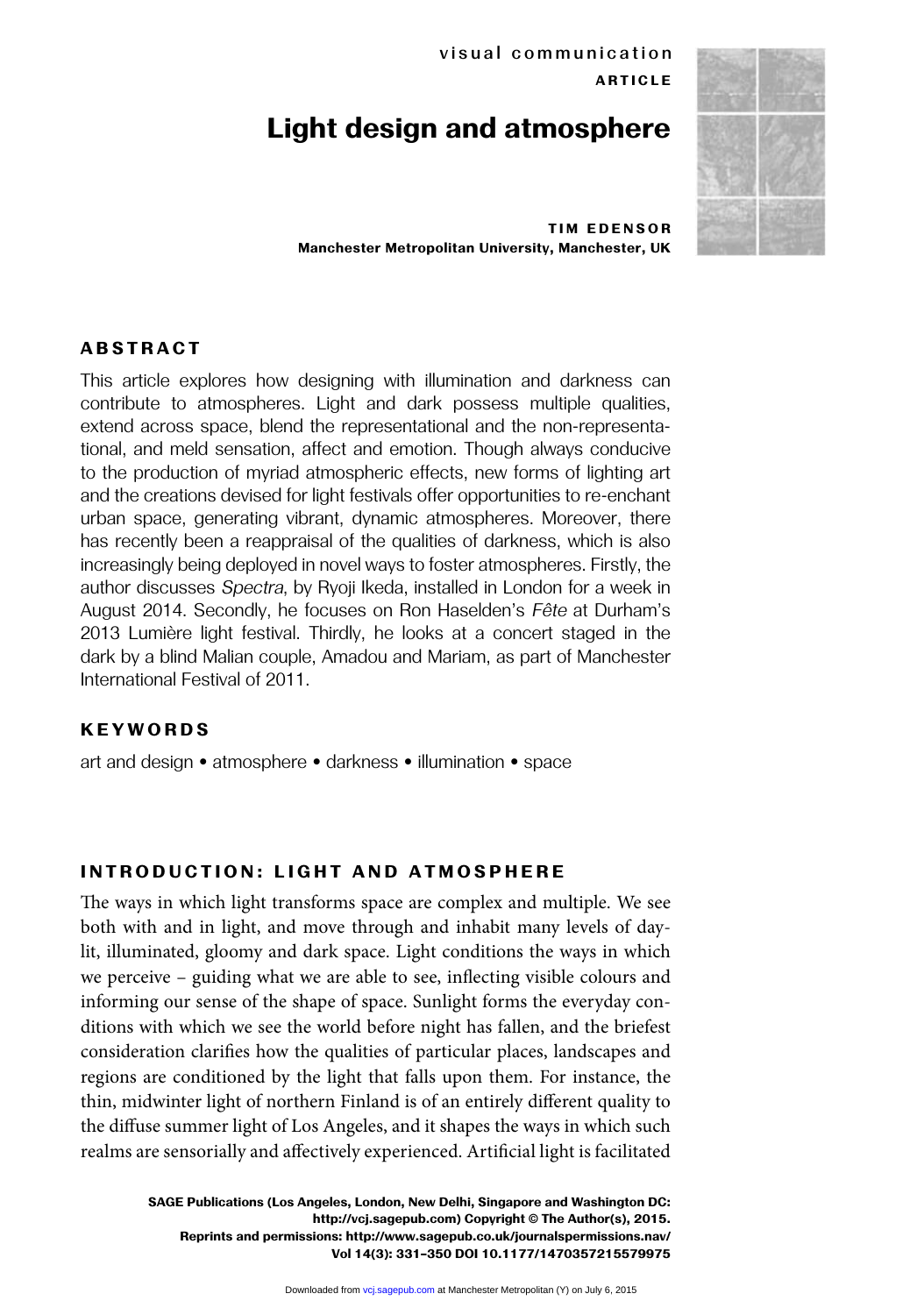by an assemblage of elements that constitute an infrastructure and, like daylight, is a property that extends across space to provide a medium or field within which objects are perceived. In this context, different kinds of lighting and the ways in which they are applied produce myriad, distinctive illuminated landscapes that solicit multiple conditions for feeling, sensing and making sense of the world after nightfall.

One way of investigating these manifold, shifting effects is to consider how light and dark are essential components in the formation and emergence of atmospheres of varying intensity. The experience of watching a football match at night under floodlights can compound the intensity of feeling as the game ebbs and flows (Edensor, 2014), with the stadium bathed in an intense glow that accentuates the green of the pitch and encloses the crowd within a space demarcated from surrounding darkness. On a different scale, office managers throughout the middle of the 20th century evenly distributed fluorescent lighting to induce a constant atmosphere of transparency and efficiency within which workers could carry out tasks under a bright illumination that rendered their work visible (Petty, 2008). Moreover, the *absence* of light can condition other atmospheric settings. Rob Shaw (2014: 10) discusses how the manipulation of dark in the home is multivalent, and can produce a sense of entrapment as well as intimacy: 'the curation of a home as a space for relaxation may be predicated on the ability to have intimate relations with others in the dark.' As these examples disclose, and as subsequent discussion will confirm, illumination produces multiple scalar effects and encloses or expands across space, from the flooding of small interiors to the lighting up of cities. Accordingly, atmospheres may similarly be constituted across expansive or confined realms, and although they may persist evenly for a time, they are always liable to be transformed. Thus, as McCormack (2014: 5) argues, 'circumstance becomes a way of giving consistency to atmospheric things via partial enclosure or envelopment while also remaining open to the halo of forces, fluctuations, and deviations that both shape the form of this thing and remake it.' The temporal framings of the events designed with light and dark that I discuss below are also crucial to their atmospheric potentiality, in constituting occasions freighted with an affective and sensual difference that contrasts with normative mundane experience, evincing a poignancy sharpened by their fleeting qualities.

Gernot Böhme (2010: 29) points out that the development of electric lighting has been coterminous with modern aesthetic experience, with the advent of 'new perceptual pleasures available to people in the modern period ... the technical mastery of light and sound, together with the technical shaping of … materiality'. These enchanting modern transitions have been propagated by the ways in which illumination progressively transformed the city into a phantasmagoric realm, its previously darkened nightscape studded with an array of lights: lines of streetlamps, illuminated advertising slogans and floodlit buildings and squares, with neon signs smeared across wet tarmac and flashing lights reflected in glass (McQuire, 2008). Such effects trans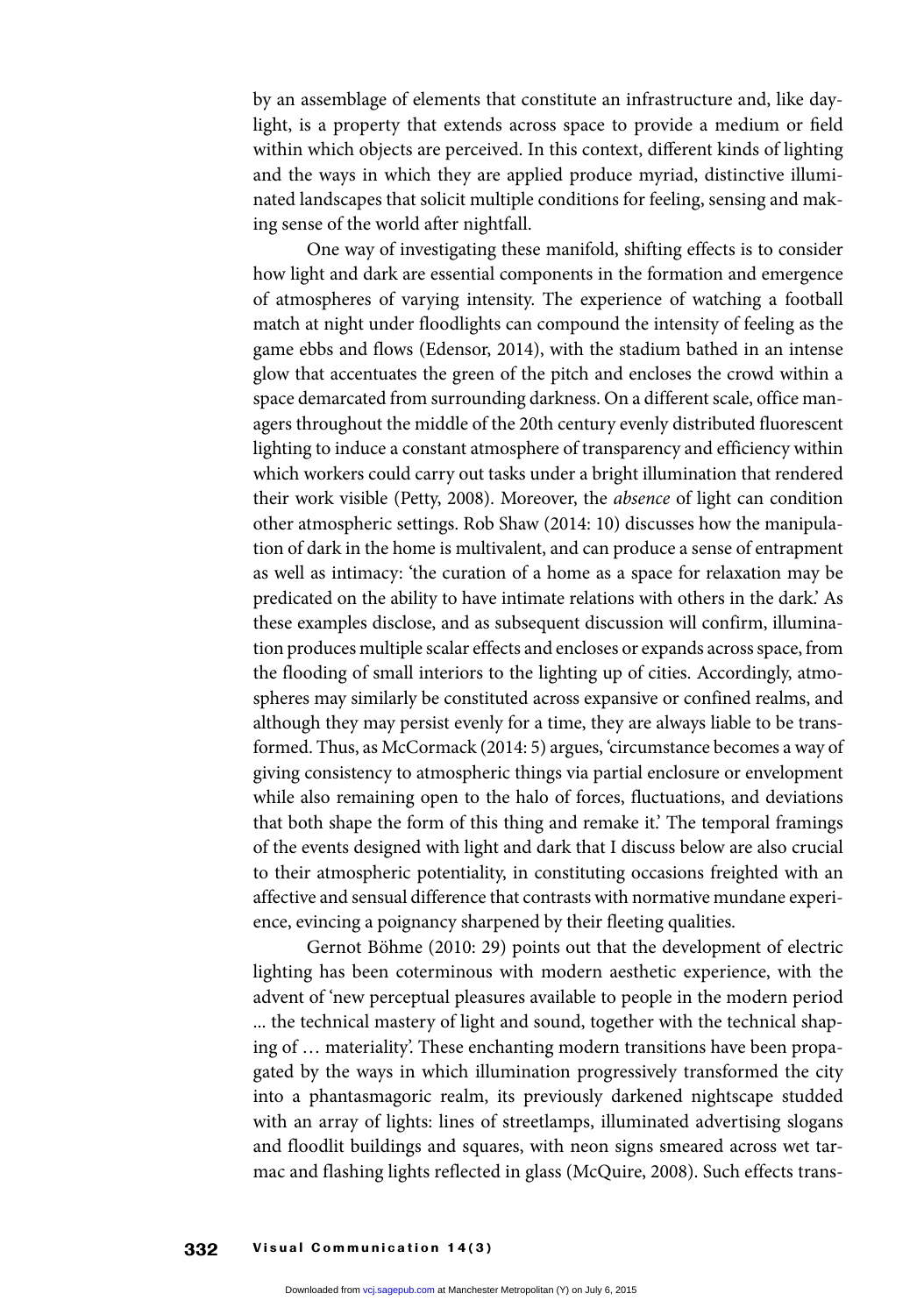formed perception in a way that is now difficult for the modern city-dweller to comprehend although, despite contemporary familiarity with illuminated cityscapes, views from on high of the nocturnal city still have the power to thrill. Moreover, the enduring popularity of vividly lit tourist destinations such as New York's Times Square, Tokyo's Shibuya Crossing and London's Piccadilly Circus underlines how environments of congregation, leisure and consumption continue to be atmospherically charged by illumination.

Although this article explores how light and dark are deployed in the design of atmospheres, it is important to emphasize that atmospheres are not formed out of one element – light in this instance – for they continuously emerge out of an amalgam of forces, affects and happenings. In this sense, the constituents of atmospheres are distributed across space and cannot be considered as the property of any one element and, similarly, awareness of atmospheres are distributed amongst the humans and non-humans over, through and by which they circulate and are generated. It is crucial, therefore, to conceive atmospheres as relational phenomena that enrol different configurations of objects, technologies and (human and non-human) bodies in an ongoing emergence. As Kathleen Stewart (2011: 445) contends, such 'things matter ... because they have qualities, rhythms, forces, relations, and movements'.

Atmospheres then, are produced by a host of constituents: the weather, sounds, the time of day, other people, architectural forms, incidents, representations, sensations and interactions, along with light and dark. Thus the affective potentialities and capacities of atmospheres emerge as part of a distributed relationality and, rather than constituting a durable condition, atmosphere flows as a sequence of events and sensations, successively provoking immersion, engagement, distraction and attraction. And to emphasize, atmospheres are also generated by the ways in which people respond to and communicate about such effects through the affective transmission manifest through movements, gestures, voices and faces. This communicative quality is further shaped, as we will see, by the scale of the event and the space, and the numbers of people in attendance.

This latter point underscores that, as Böhme (2002) insists, atmospheres are an intermediate phenomenon and, while certain ingredients that shape atmosphere – of lighting, for instance – may pre-exist people's entrance into the setting, their response to it is also likely to be shaped by their current mood and prior experience, and this in turn has the potential to feed back into the ongoing production of the atmosphere. As Böhme emphasizes, atmospheres 'can come over us … [take] … possession of us like an alien power' but as he further explains, while such an atmosphere may well attune one's mood, 'at the same time it is the extendedness of my mood itself'  $(p. 5)$ . This insistence ensures that atmospheres are not conceived as conditions into which people are simply plunged and to which they passively respond, in 'mute attunement' (Barnett, 2008; Edensor, 2012).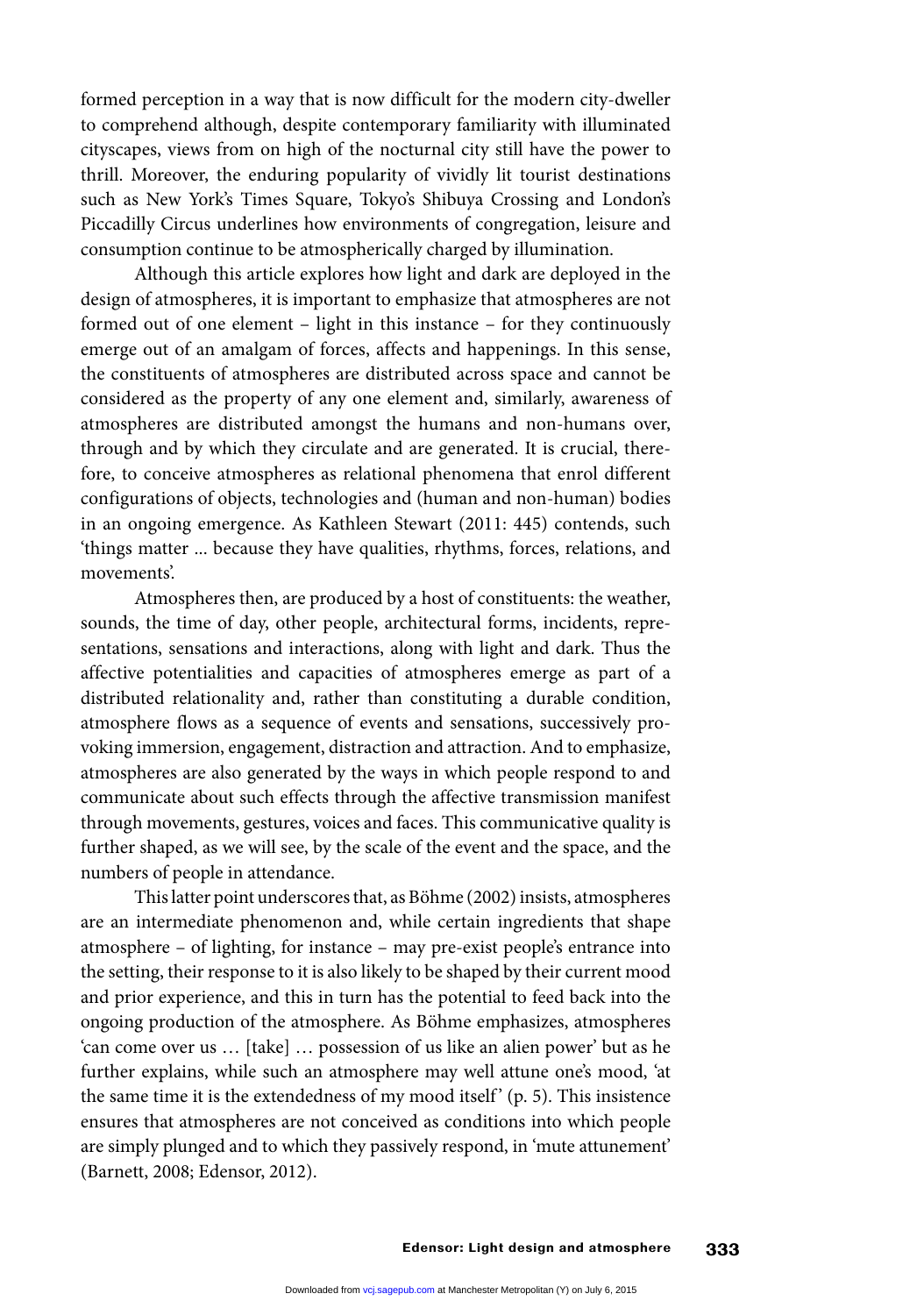In addition, those entering an atmosphere are invariably informed by often contesting cultural values and habits of apprehension. Light, like other elements within the built environment and other constituents of atmosphere, is subject to evaluations and symbolic understandings. Cultural attitudes towards particular designs, colours and levels of illumination influence responses that may feed into the production of atmospheres characterized by sorrow, hostility, discomfort, excitement or conviviality. For example, in western cities, a red light in a window is associated with the sale of sex, and white illumination is symbolically linked to death in Chinese culture. Such examples underline that there is no need to detach the sensual and affective from the representational when considering the production of atmosphere, as certain non-representational accounts and those that condition their discussion by referring solely to 'affective atmospheres' infer.

As Margaret Wetherell (2012: 22) points out, conceptions of affect itself are not well served 'by dividing representation from the non-representational, marking out the former as the province of consciousness and deliberation, and the latter as the province of the unconscious and the unconsidered'. Atmospheres are composed of even more heterogeneous, inseparable and dynamic ingredients and, as Anderson (2009: 80) insists, atmospheres 'mix together narrative and signifying elements and non-narrative and asignifying elements'. Tendencies to privilege the affective over the emotional qualities of atmosphere, or the non-representational over the representational are misconceived, for atmospheres absorb these forces. And within an atmosphere, we are immersed within a flow of experience in which affects, emotions, sensations and meanings are inextricably mingled. As I have discussed elsewhere (Edensor, 2012), many of Blackpool's popular Illuminations feature characters and motifs from popular culture that produce emotional and affective responses from visitors according to whether they regard them positively or negatively, but as forms of illumination, they also transmit qualities of sparkle, animation, colour, intensity, temperature and glow that sidestep symbolic meaning. In agreeing with Bondi and Davidson's (2011: 595) assertion that conceptual boundaries between affect, emotion, meaning and sensation are unproductive and that, in reality, such divisions are experientially 'amorphous and elusive', I suggest that the qualities of atmospheres exemplify this blurring, as does light.

Despite the multiple elements that combine to endlessly recompose atmospheres, however, in this article I explore the ways in which light and darkness are particularly powerful constituents of atmospheres. Alphonso Lingis (1998) identifies how light is endlessly characterized by ever-changing levels across space and time that incessantly produce different patterns and conditions and accordingly responsive attunements to those who see and are enveloped by them. As we move through spaces in which these levels of light shift, we continuously attune ourselves to the changing circumstances in which we are situated. In the examples discussed below, light and dark work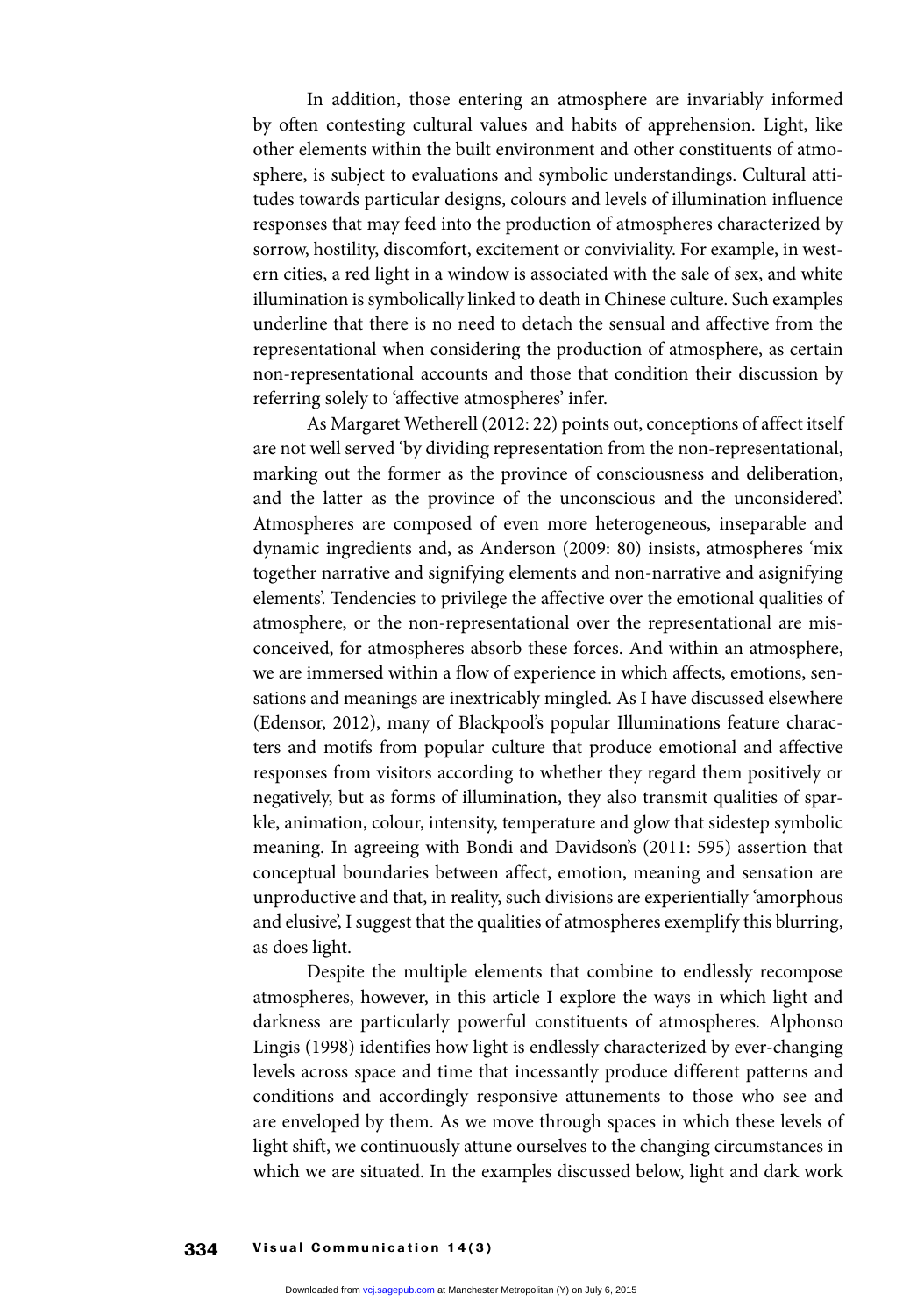in alliance with other elements of the settings in which they are deliberately deployed, changing along with the contingencies of weather, as well as resonating variously amongst the dispositions of the people who congregate and move through illuminated and gloomy space. In multiple fields of design, Böhme (2013: 4) contends that stage production techniques set 'the conditions in which the atmosphere appears', creating 'tuned' spaces with tones, hues and shapes, and the capacity of illumination and darkness to contribute to the ongoing production of particularly intense atmospheres has long been grasped by light designers, architects and artists.

Böhme (1993: 123) exemplifies an early orchestration of atmosphere by landscape gardeners who became adept at managing the different levels of sunlight and dark that filters through woodland spaces, a form of 'tacit knowledge' that focused on producing differently tuned spaces. Later on, as designers became skilled at designing with artificial light, the possibilities for tuning space expanded. Khodadad (nd) contends that light itself is a form of architecture that may be utilized to provide three-dimensional forms (also see Zumthor, 2006), and perhaps the most notorious deployment of illumination to produce atmosphere aligns with this architectural praxis, namely the extraordinary cathedrals of light designed by Albert Speer for the Nazi rallies at Nuremberg. A form of *Lichtarchitektu*r that evoked immense classical columns was fashioned by 130 giant searchlights that shone upwards into the sky, designed to house tens of thousands of precisely situated followers to arrange a spectacular mass choreography of light and sound. The impressive participatory spectacle, he contends, produced 'mysticism, awe and reverence' amongst the participant-spectators (Khodadad, nd: 5).

Yet this example is only one of the myriad ways in which designers have developed approaches to condition the mood and feel of space since the emergence of gas and, subsequently, electric lighting. While the widespread practical use of illumination to regulate efficient movement, consumption and policing has always been a central focus of urban light management, Wolfgang Schivelbusch (1988) contends that the late years of the 19th century to the early years of the 20th century saw a broad shift from a lighting of *order* to a lighting of *festivity*. Such festive lighting was exemplified at theme parks such as Coney Island where, as Gary Cross (2006: 635) describes, 'Luna Park and Dreamland created a dazzling architectural fantasy of towers domes and minarets, outlined by electric lights, giving these strange oriental shapes an even more mysterious and magical air at night.'

Thus, besides the pragmatic deployment of illumination, as Laganier and Van der Pol (2011) contend, light designers have long been aware of the imperative to stage atmospheres, tuning environments with illumination. As Cochrane (2004: 12–13) discusses, 'lighting can reveal texture, accent, spatial transition, visual cues, security and perception of security, moods, cerebral temperature and drama in the city', radiating diverse qualities of sparkle, glow, glare, highlighting and diffusion. At dance events, light is used to stimulate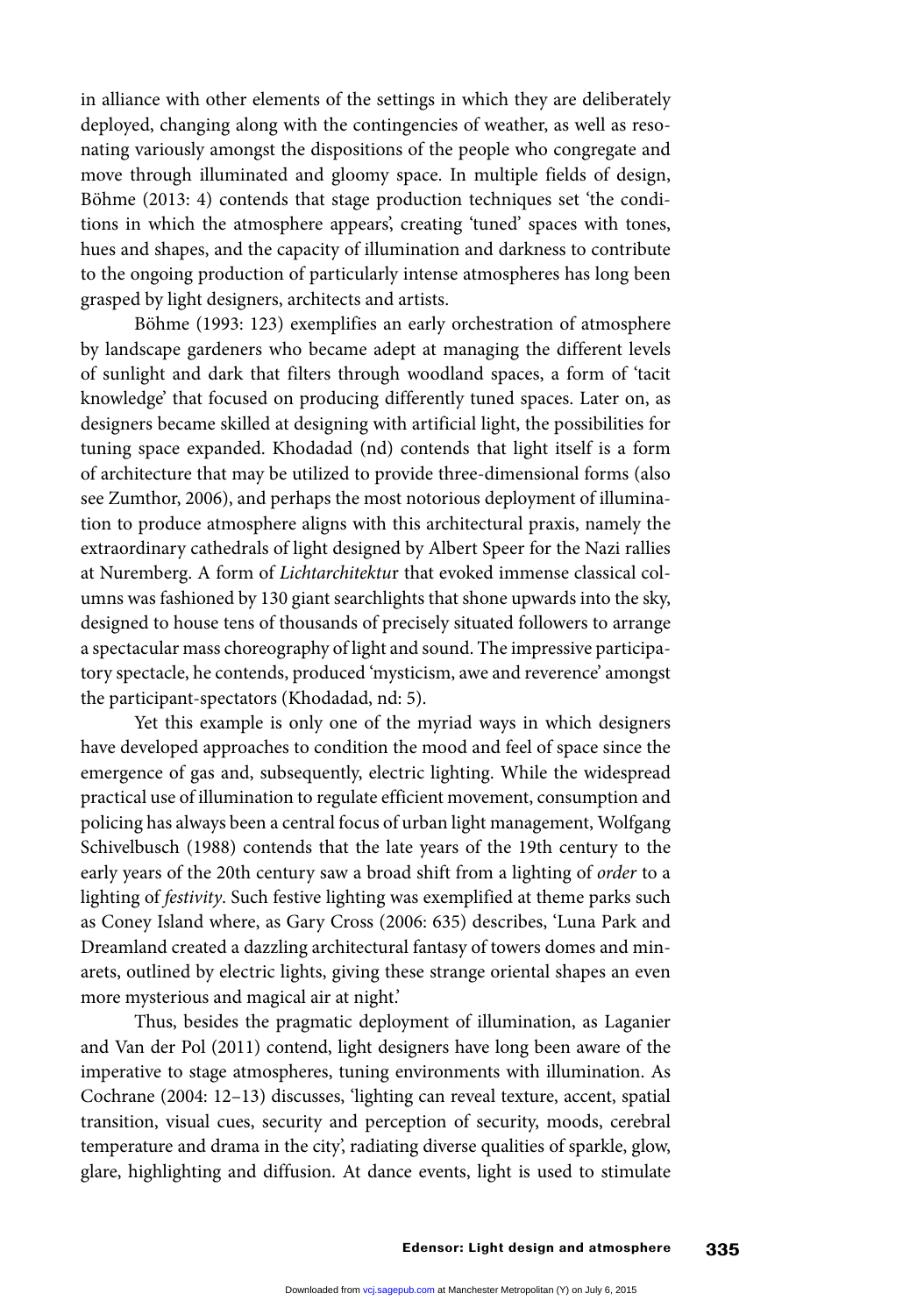various kinds of atmospheres to provoke and enhance movement, ranging from the deployment of bright, animated illumination to align with the rhythms of rapid beats, or the use of the mirror ball to add allure to ballroom dancing or to accompany the romantic strains of the last dance, to the glowing, calming lights of the chill-out room at raves as colours slowly blend into each other.

Such effects produce atmospheres devised to draw people in, spark emotional engagement and sensory immersion, yet cultural responses to the styles and attributes of illumination vary. For instance, those possessing certain cultural dispositions and tastes may experience strong glare, colour, animation or flashing effects at nocturnal urban hot spots as discomforting (Lam, 1977), some champion a more subtly illuminated environment in which shadows reign (see Tanizaki, 2001), whereas others are drawn towards festive lights and luxuriate in brightly illuminated space (Edensor and Millington, 2009).

To further investigate some of the issues raised above, I now investigate the particular qualities of two very differently illuminated atmospheres and an atmosphere that emerges through the exclusion of light.

## **SPECTRA: AN ATMOSPHERE OF MEDITATION, CONVIVIALITY AND PLAY**

From the 4th to the 11th of August 2014, residents of London and visitors could witness an ambitious light installation that contributed to commemorations to mark the centenary of the start of hostilities in the First World War. Sited in Victoria Tower Gardens next to the Palace of Westminster, *Spectra*, designed by Ryoji Ikeda, was formed by a 20-metre grid containing 49 searchlights that blazed vertically from dusk to dawn. The work could be seen from far away, and from a distance seemed to constitute a single column of vivid white light, ascending some 15 miles into the firmament. Seen thus from multiple locations, it changed the nightscape in constituting an unmissable, unfamiliar point of light, supplementing the pared-down urban vista that emerges after dark: artificial light has the capacity to direct vision in a more focused way, with illuminated objects constituting a far more limited range of visible entities than are perceptible in the day-lit landscape, suffused with light and composed of a multiplicity of sights across which the gaze ranges. From a distance, *Spectra* defamiliarized the familiar London skyline and charged it with a sense that something was happening, something momentous.

Variations of Ikeda's installation have appeared in several other cities and in each location, new associations and relationships are forged. Most obviously, because the symbolic commemoration of war was widely broadcast across the UK through the mass media and in schools, the powerful beam conjured up the searchlights that criss-crossed London in both World Wars, with many reviews of *Spectra* referring to the famous remark of Sir Edward Grey, the foreign secretary of that era: 'The lights are going out all over Europe. We shall not see them lit again in our life-time.' And yet the powerful beam also suggested other symbolic resemblances: to lighthouses and observation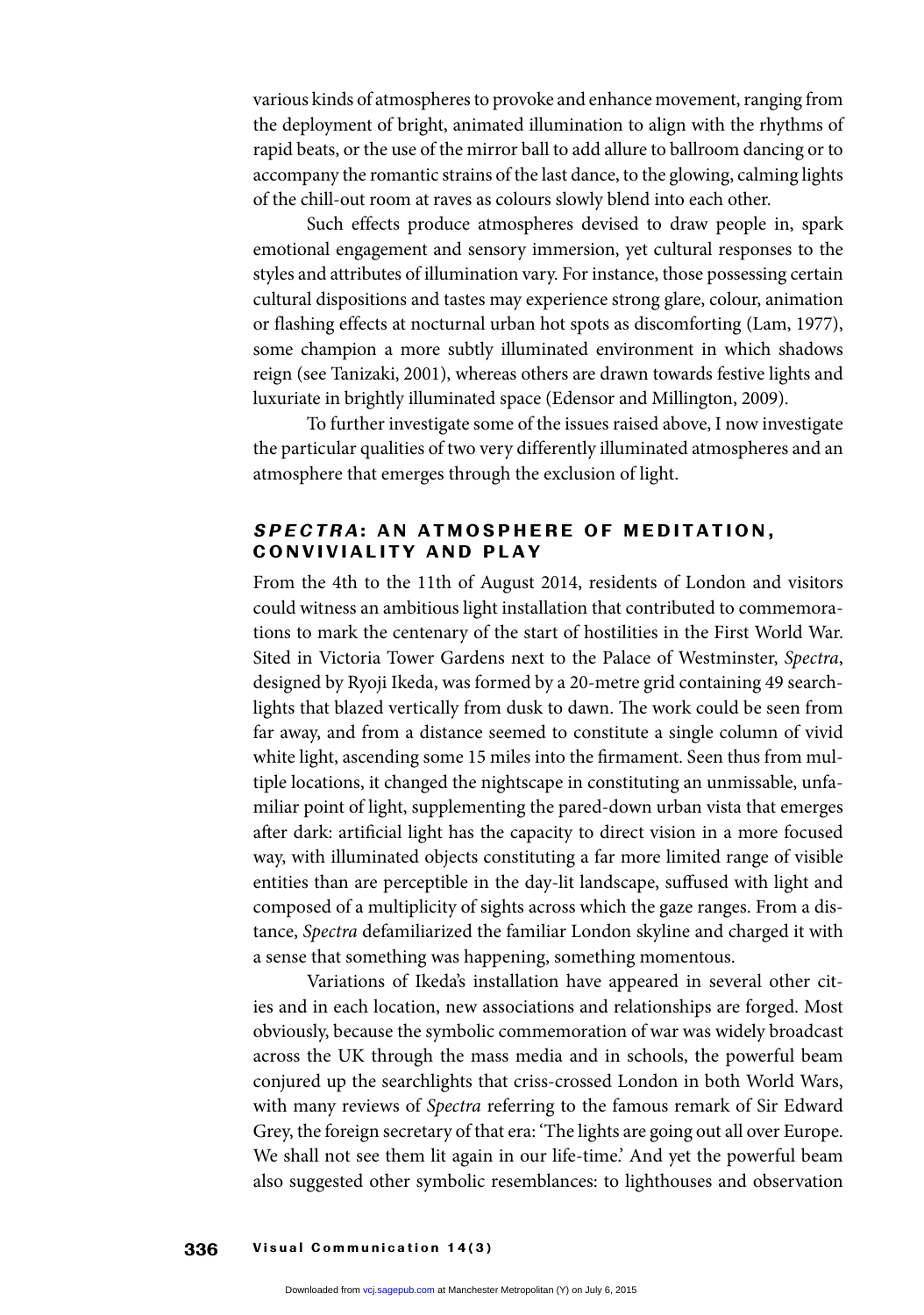

Figure 1. *Spectra*, designed by Ryoji Ikeda. © Photograph: Tim Edensor.

towers, the double beams installed in New York to commemorate the loss of the World Trade Center's Twin Towers, the previously mentioned Cathedrals of Light at Nuremberg, or the searchlights that revolve around cloudy skies to attract those seeking theatrical or musical entertainment. I visited *Spectra* on the night of the 8th August at 11.30pm and, as the source of the beam was neared, it interacted with, and made strange, the gothic towers of the Houses of Parliament, and the surrounding trees (see Figure 1).

However, when the park was entered and all searchlights were separately visible, the work took on an entirely different aspect. For, once the installation was confronted more closely, the symbolic resonances of the piece evaporated and the more affective and sensual force of the work pressed upon experience. The sheer spectacle of light, unfamiliar at this scale and intensity, dominated the setting. As the designer of the piece, Ikeda, remarked, when experienced at close quarters,

any kind of context is suddenly gone. From a distance, it looks monumental and solid, but when you are in it, it is entirely meditative. People stare up in wonder. It causes necks to strain. The experience is so pure and direct, they can take it with them into their own life. (see O'Hagan, 2014)

Collectively, the beams reaching vertically upward in the night sky, created a horizontal sequence that framed the Palace, the trees and the moon, and constituted an almost solid, three-dimensional environment, a giant enclosing cube comprising shafts of light within which visitors could walk. The unreality of this utterly transformed space was augmented by the pulses of the minimal electronic music composed by Ikeda that drifted across the park, and the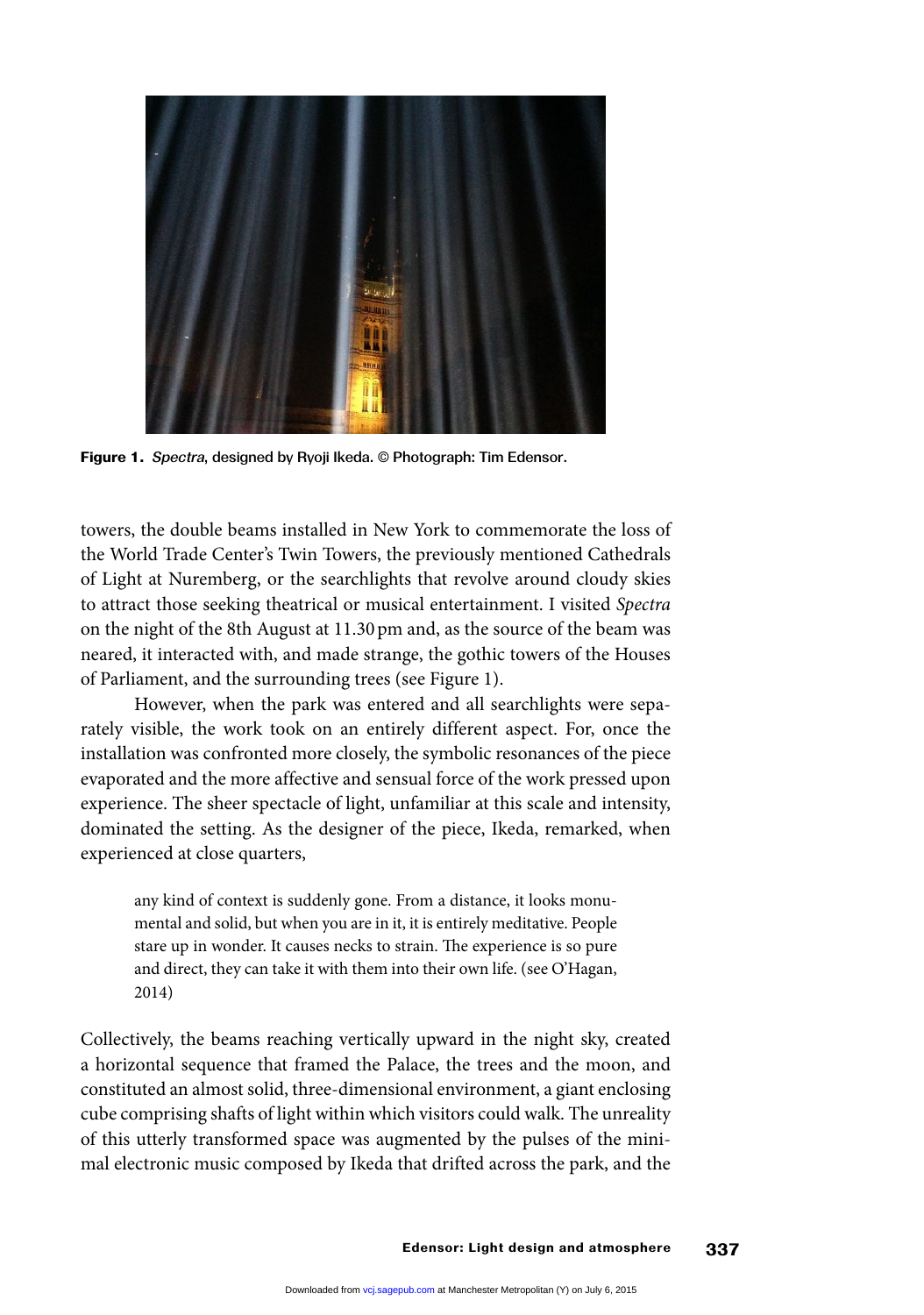

Figure 2. People gathering around *Spectra*, designed by Ryoji Ikeda. © Photograph: Tim Edensor.

shifting moods to which this contributed were further influenced by the changing clouds and the intermittent appearance of the moon.

Remarkably, the work attracted hundreds of people, drawn by a sense that something was happening (see Figure 2). At the site of the origin of the beams and across the surrounding lawns, the sober qualities induced by the commemorative associations with the First World War were replaced by a carnivalesque, excitable frenzy of movement and chatter. People moved amongst the luminaires, waving arms or craning necks, and radiantly illuminated faces leered above the searchlights posing for photographs. Others adopted a less playful, contemplative disposition, lying on the grass, some drinking wine, staring upwards into the disappearing points of light as they converged into a single beam miles above. The illuminations fostered an excitable scene of interactivity, sparking collective playfulness, effusive discussion and lingering fascination as people shifted and stretched out through the park, becoming attuned to the unusual circumstances. Affective intensities gathered and dispersed amongst the crowds, as groups departed the scene and new clusters arrived, becoming absorbed into the rhythm of the event, producing surges of excitable behaviour, interrupted by the chimes of Big Ben and sudden appearances of the moon through the clouds.

In its captivating enormity, Ikeda's installation might conjure up the spectre of the 'society of the spectacle' in which we passively behold seductive, extravagant displays organized by capital and the state that bedazzle us and constrain our ability to perceive the 'real' conditions that underlie our enslavement as workers and consumers (Debord, 1967). Here, the official meaning of the installation as a commemoration of the First World War, and its proximity to the seat of political power underlined the state-led production of the event.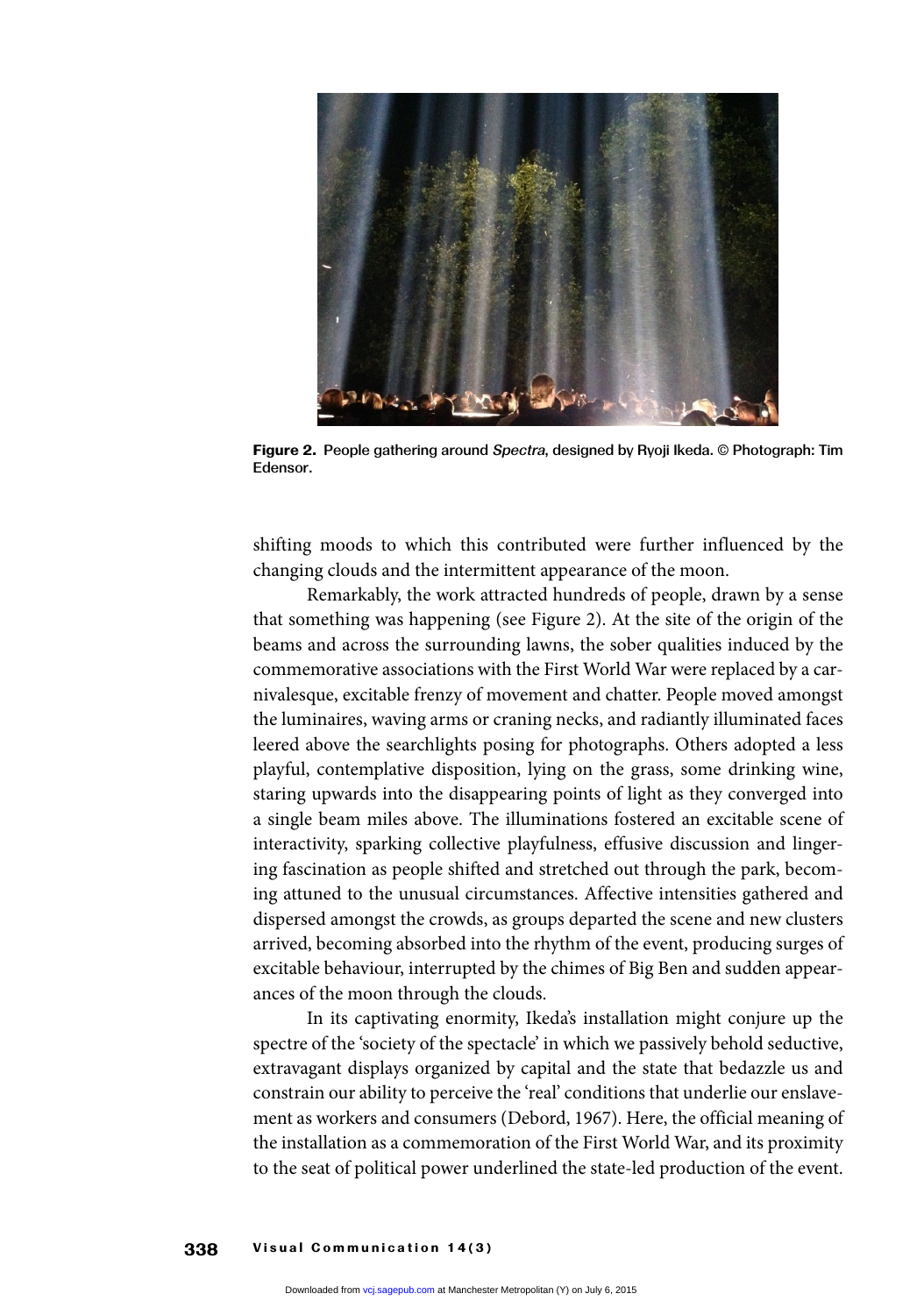However, such accounts ignore the ludic dimensions of events such as these that punctuate the rhythms of everyday life, and are not necessarily experienced passively but serve as occasions for delight and fun. These pleasurable, immersed engagements are a response to the utterly changed conditions of the familiar, triggering the suspension of reserved behaviour and a turn towards a 'prioritising of the non-cognitive and more-than-rational' (Woodyer, 2012: 319), and a heightened sense of affective belonging. Such practices belong to those dimensions of the city that foreground the improvisational, the sensuous and the peculiar, practices that are apt to subvert the official functions and meanings of space.

The forms of carnivalesque behaviour and genial expressiveness found at *Spectra* chime with the responses of the throngs of people that visit an everexpanding range of light festivals, events that restage cities as defamiliarized, even enchanted spaces. At many such festivals, with their myriad illuminated artworks, installations and projections, one key focus of designers and artists is to produce attractions that promote interactivity, encouraging willing participants to move, shout, and perform in many ways that contravene the usual norms of conduct in public space and encourage others to participate or enjoy the scene. In this way, light can be designed to transform often functional public space into realms in which playful expressiveness is not frowned upon and bodies are released from more restrained forms of comportment, so that they are able to effectively co-produce light-hearted, invigorating atmospheres. Many attractions installed at light festivals and artworks such as *Spectra* draw diverse crowds of people together in a shared atmospheric event that fosters conviviality, described by Koch and Latham (2012: 521) as a force 'toward nurturing the capacity of individuals to thrive in combination with others' in an attitude of openness to difference. Absorption within such festive, transformed atmospheres can provide 'a socially integrative, interactive and emotionally engaging experience' (Stevens, 2007: 3).

The light disseminated by *Spectra* did not just attract people. Each beam was saturated with millions of insects and moths that, with the infinite, swirling dusk particles that moved in and out of the light, revealed that the capital's air was not some transparent substance but replete with matter and life (see Figure 3). As Ikeda asserts: 'nature is visible all the time in the work. That is Spectra's real power' (O'Hagan, 2014). That other physical atmosphere, the layer of gases surrounding Earth and bound by the planet's gravity, usually invisible and often mistakenly assumed to be somewhat empty, is here seen as replete with seething forces and shifting elements within the beam of light, and evidently, outside it as well (also see McCormack, 2014). The ways in which onlookers became mesmerized by these atmospheric elements underscores how such turbulent, partially organic, gaseous and meteorological fields intersected with the shifting tumult of affects, emotions, sensations, dramatic gestures and communicative interactions that were swirling below.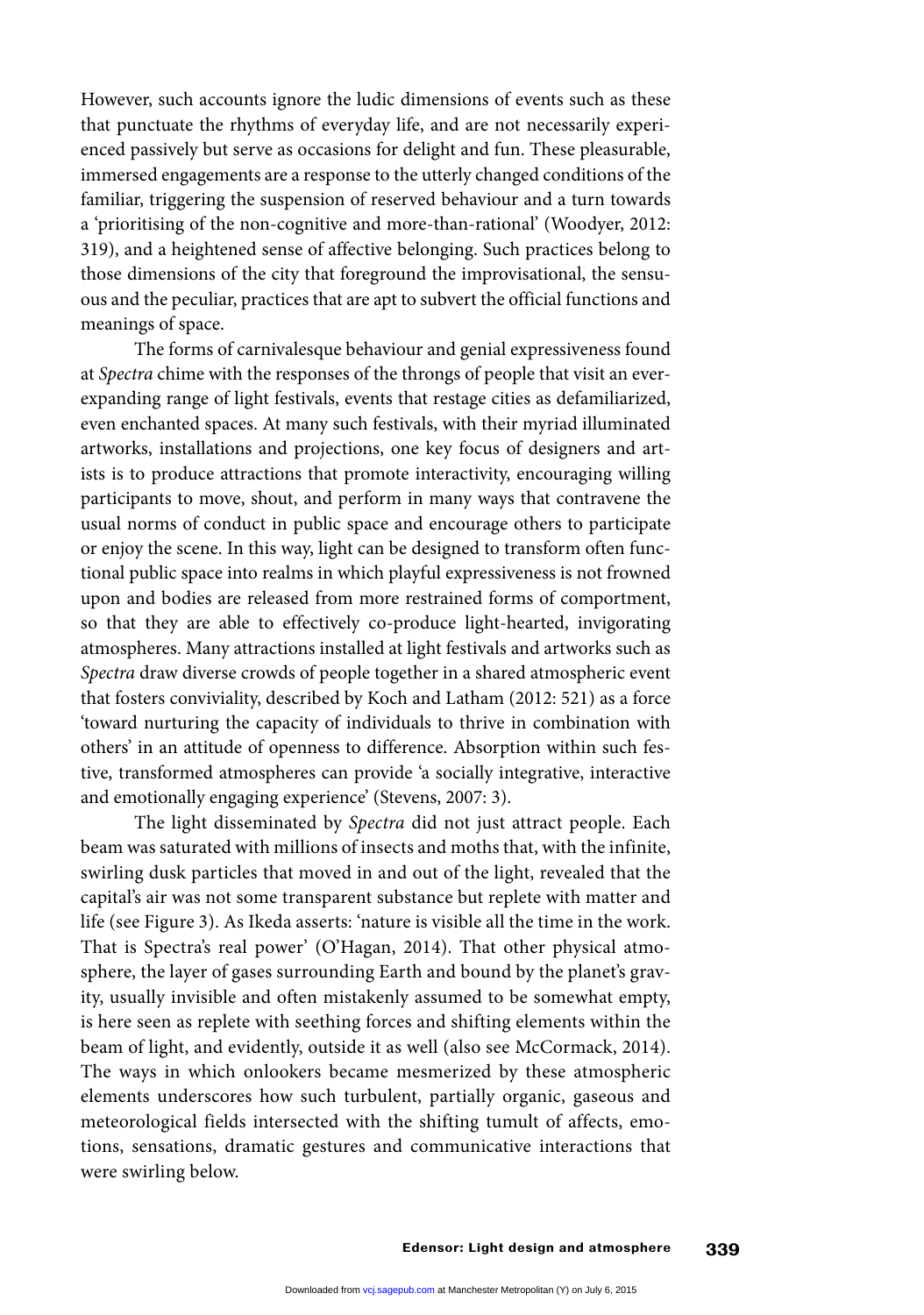

Figure 3. Light and dust swirl around the light beams of *Spectra*, designed by Ryoji Ikeda. © Photograph: Tim Edensor.

## **FÊTE: AN ATMOSPHERE OF NOSTALGIA AND** *TOPOPHILIA*

At a global level, a profuse number of light festivals are being established, varying in scale, intention, venue and design, and ranging from showpieces for the most advanced lighting designs and spectacular techniques to stages for vernacular creativities and local identities. As occasions at which the usual uses of nocturnal space are transformed through the deployment of myriad installations, projections and designs, light festivals provide opportunities for reconfiguring the normative apprehension of familiar night-time scenes. Visitor engagements range from silent absorption while captivated by large, spectacular displays to interactive, playful and expressive engagement with installations, and public participation in the performance of light parades. Such festive events produce diverse affective and sensual forces that shift as visitors move between attractions and differently tuned environments, contributing to the ongoing formation of atmospheres by their movements, noise and somatic communication.

These festivals break up the routine enactions and normative rhythms of everyday urban life, disrupting the usually unreflexive apprehension of familiar spaces. Habitual, quotidian performances by inhabitants, businesses, government, workers, students and visitors characteristically undergird the common sense meanings feelings and functions of familiar places. Festivals of all kinds mark out a temporary departure from these usually unreflexive mundane practices and apprehensions, signifying a special time to which participants may look forward (Edensor, 2012), and designers may focus on underlining the affective qualities of the temporary lights they install in space, augmenting the already existent ephemeral and potentially enchanting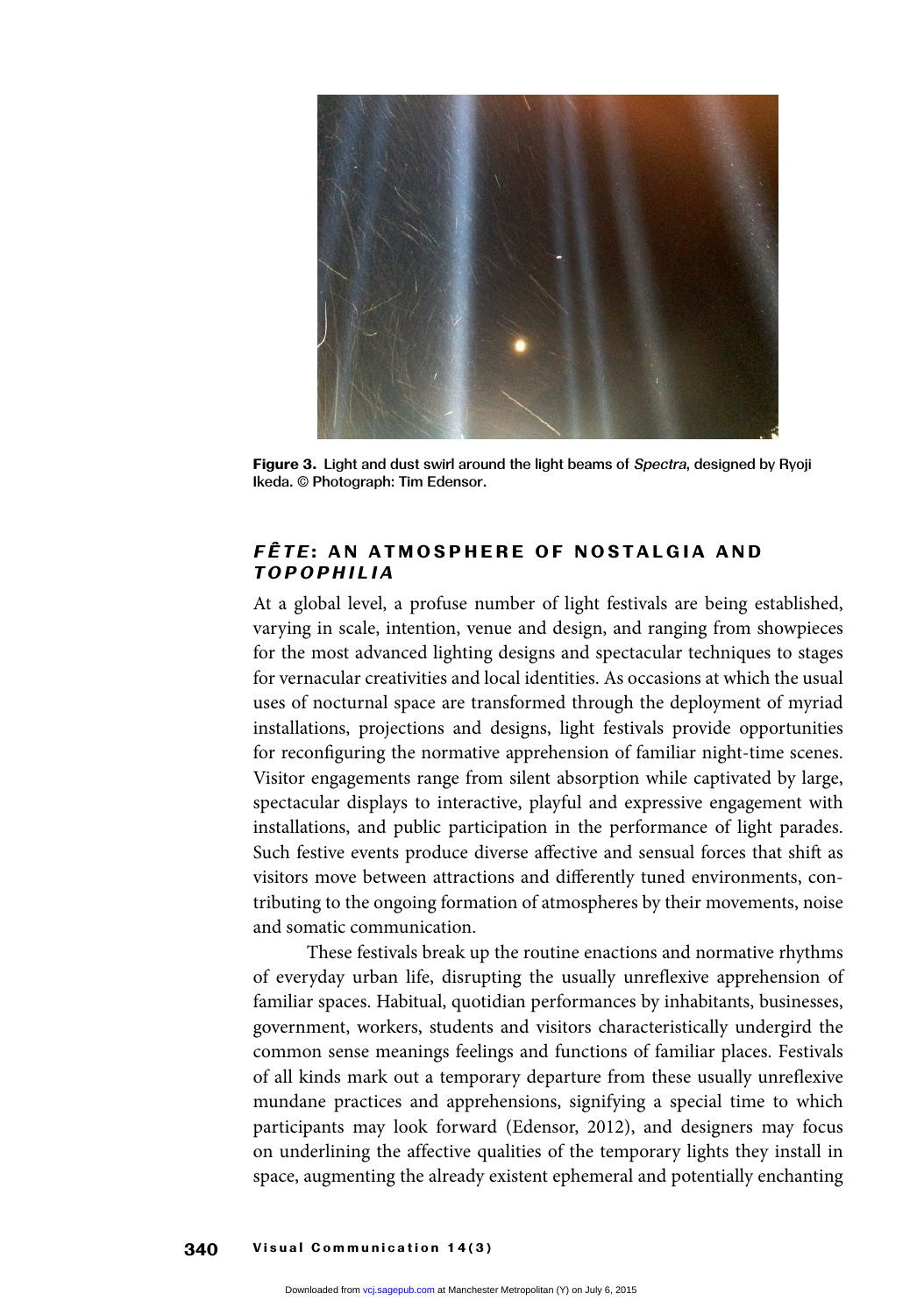qualities of quotidian urban light. Festivals occur for a temporary period during which ordinary conventions may be suspended and participants are allowed greater licence for expressive, creative and improvisational behaviour. In challenging, augmenting or revealing the overlooked capacities of space and place, light festivals offer particular opportunities for practising, representing and apprehending place in ways other than through usual habitual experience, as inventive (re)design with illumination converts local settings into another kind of space and time.

Durham's biannual Lumière light festival, held in November over four nights, transforms the city. For the 2013 event, around 175,000 visitors were attracted by the 27 separate installations across the city. The atmospheric effects of these works depended upon the symbolic meanings, forms, scale and qualities of intensity, glow, animation and colour deployed by designers and artists, as well as the ways in which they stimulated visitor practices. They were also crucially conditioned by the spaces in which they were installed, the ways in which illuminated displays related to the symbolic meanings of sites, surrounding buildings and materialities, prevailing weather and levels of darkness. While most of the extremely varied installations were staged in central shopping areas, heritage districts and university spaces in the city, and attracted large crowds, a few were located in quieter, more marginal spaces. Here, I focus on one such work to investigate how it produced a distinctive kind of atmosphere.

Ron Haselden's *Fête* was inspired by his visit to the rural Fête de Blé in Pleudehen in Brittany, France, an event that included, according to Haselden, 'Breton dancing, parades of past farming costumes, tools, teams of horses slowly turning a vast capstan to grind the wheat ... All enhanced by drinking Breton cider' (personal communication, 2 September 2014, and all quotes thereafter). The installation was located on a rather lonely stretch of parkland adjacent to the River Wear that runs through the city. Somewhat detached from the flows of people that surged between illuminated attractions, Haselden explains that the rationale behind its location was to obtain

space and quiet away from the crush of the town centre events. It needs its own space to perform in otherwise it would become too associated with a regular fairground scenario. These festival light events are extremely popular with the public and it is difficult to think clearly when caught up in them.

A wooden fence bordering the roadside separated *Fête* from pedestrians but they were lured into the field by dozens of strings hung from poles and formed by carnival light bulbs that rhythmically switched on and off in regular sequence. The surrounding darkness meant that the arrangement of the strings assumed the form of a canopy, composing a welcoming form of immaterial architecture to enclose the bodies that walked beneath (see Figure 4). The alternating sequences of light were accompanied by snatches of fairground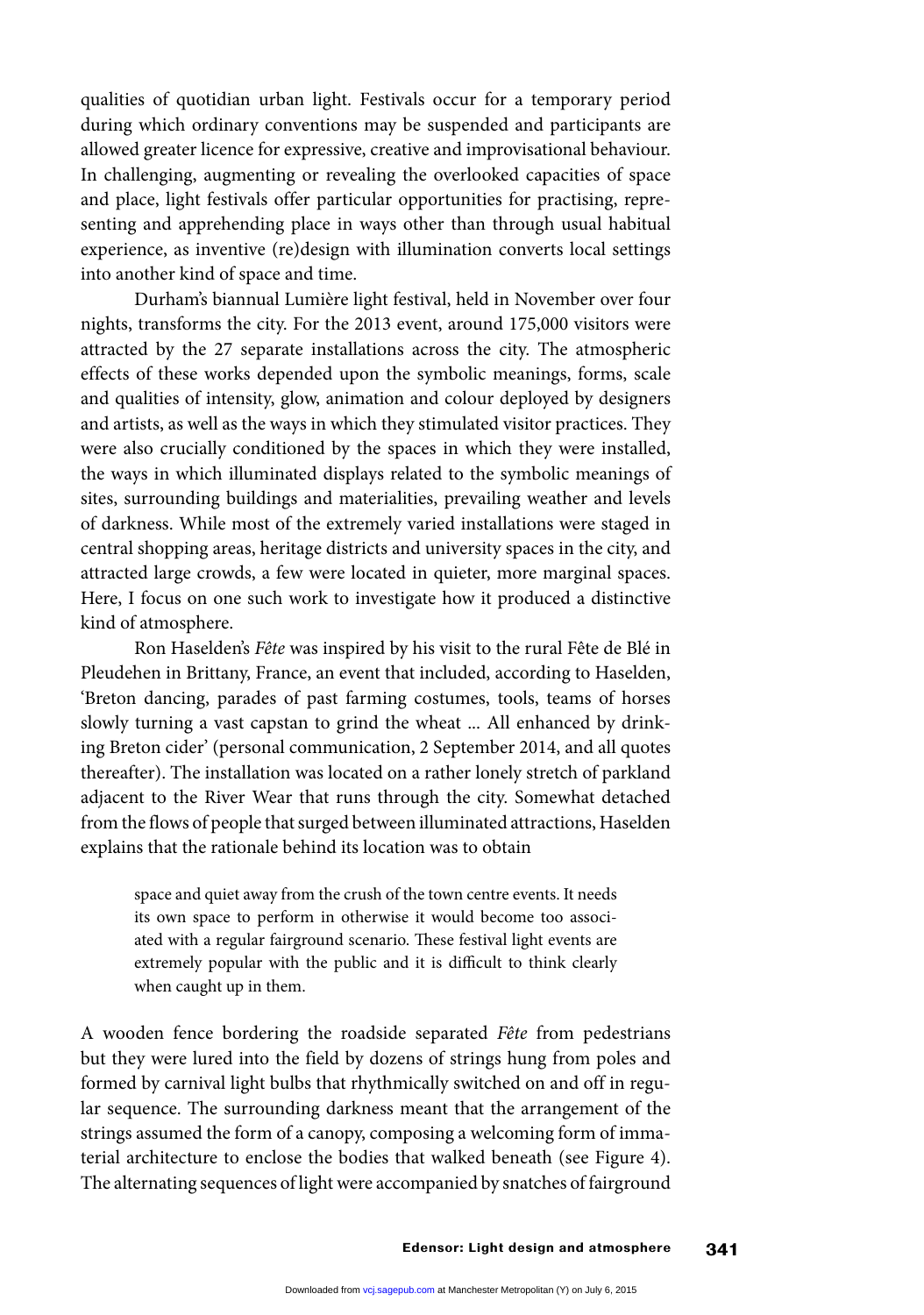

Figure 4. Ron Haselden's *Fête*, November 2013. © Photograph: Tim Edensor.

music, synchronized to match the rhythm of the animated light. As Haselden puts it: 'the two music tracks spread out and intermingle across the space from the 48 speakers sequenced in time with the lights.' The installation evocatively conjured up the atmosphere of an abandoned or recently finished fête or fair, a sense that what had been a vigorous and joyous communal event had now finished: the party was over. This was inflected with a sense of absence for these carnivalesque events that temporarily catalyse nocturnal spaces into realms of sound, light, excitement and activity.

Here, the location of the site, away from the noisy throng and brighter lights of other festive attractions, compounded the sense of movement into a sphere of quiet stillness, inducing reflection and instilling silence amongst visitors to foster a meditative and rather melancholy atmosphere. Haselden notes that *Fête* 'is a mood work ... The canopies of chase sequence lights create the mood/arena for waltzing, dancing or wandering around, on your own, under the night sky.' Accordingly, *Fête* underlines that powerful atmospheres in which light is a key component are not necessarily those in which vibrant colours, vigorous animation and other spectacular effects produce a great hubbub or demand rapt attentiveness. Yet, as with other light attractions, the atmosphere is co-produced by the visitors, on the night that I visited (14 November 2013), through their subdued conduct and quiet strolling.

The restrained sound and lightscape, and the melancholic sense that the show was over is also accompanied by a sense of the contrast with what was there before. Fairs and fêtes typically swirl with bright and flashing lights, and gaudiness – for instance, in the painted images of celebrity and glamour. They are filled with the sounds of the clanking and whirring of the rides and the shouts of stall-holders, hysterical laughter, squeals of fright and animated conversations. The particularly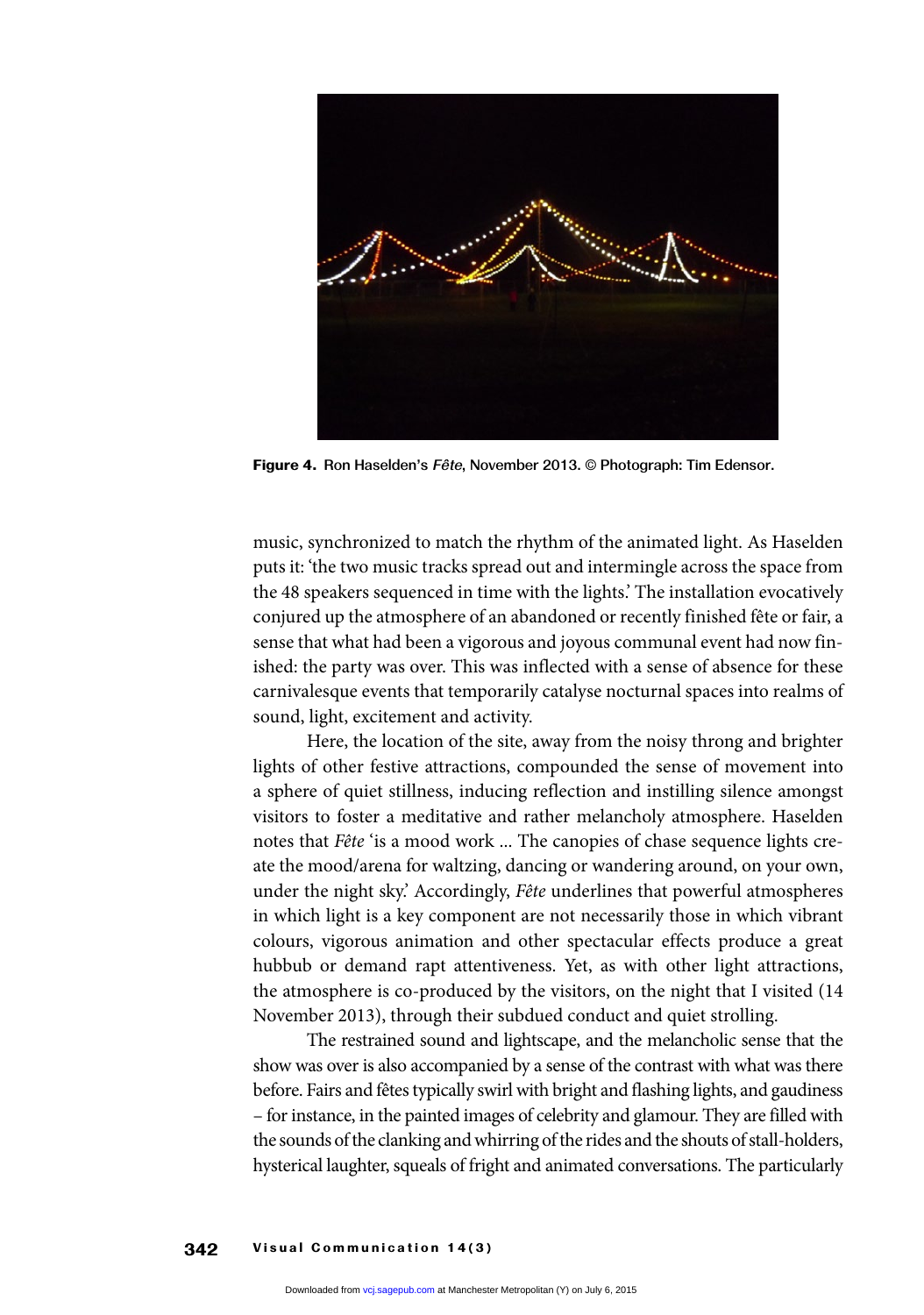thick, giddy atmosphere of the fair or carnival conjures up an impression of excess, of a world teetering beyond order, although rigorous control makes sure things do not get too out of hand. Such atmospheres, partially composed of a collective affective and emotional outpouring, transform ordinary spaces of parks and commons into realms of excitement, luring many but also striking alarm amongst others, overwhelmed with the lights, the speed and the sounds. Accordingly, the nostalgia we feel at *Fête* is generated by a common, shared remembrance of the fairs and fêtes we have attended and the brief sense of *communitas* they may have fostered. This is especially pertinent at the Durham site chosen for the installation, for it is a venue at which travelling fairs continue to be staged, and it is thereby subject to the atmospheric transformations wrought by such temporary events. Thus despite the ways in which the work acts to make familiar space strange, it also potentially summons up the memory of other events for all visitors, and may specifically invoke an enhanced *topophilia* towards the city and this particular location for local residents (Tuan, 1974).

The use of illumination at light festivals and fairs alike has the potential to re-enchant everyday life and ordinary spaces through what Jane Bennett (2001: 5) calls encounters that render one 'transfixed, spellbound', not merely through being charmed and delighted but through experiencing the more uncanny sensation of 'being disrupted or torn out of one's default sensorypsychic-intellectual disposition'. Unlike Ikeda's *Spectra* discussed above, in which light fostered a thick festive atmosphere that conjured playfulness, wonder and social interaction, as well as a profound sense of occasion, in *Fête* light contributes to an atmosphere that sends one to other times and places, stimulates nostalgia and ineffable, barely grasped feelings. For its creator, '*Fête* is a country piece that jerks me back into a time zone before my own time. Zola or Hardy perhaps.'

Yet like *Spectra*, *Fête* has been staged in many other venues. For Ron Haselden, the work relies very much on where it is sited and he remarks on how 'it changes with each location', for its interpretation and impact have varied according to the cultural and historical contexts in which it has been set, contexts that influence the formation of atmosphere. He exemplifies this sitespecific quality by identifying two places at which the resonances of the work produced very different responses. When the piece was staged in Derry, he reports that locals commented that 'the location I used was a space of past violence and this site in Moss Side was a form of helping to eradicate these memories'. A completely different atmosphere was produced by the responses of visitors to the installation when it was situated in a French lay-by. Here, according to Haselden, 'people would pull up in their cars and waltz in it', transforming the site into a performative and convivial setting. At this same venue, the lights were subsequently animated by their role in a larger spectacle; when they were used as 'a backdrop to the firework display for a national anniversary'.

More broadly, and like *Spectra*, *Fête* also exemplifies how artists may work with light as a medium to transform the feeling and meaning of space,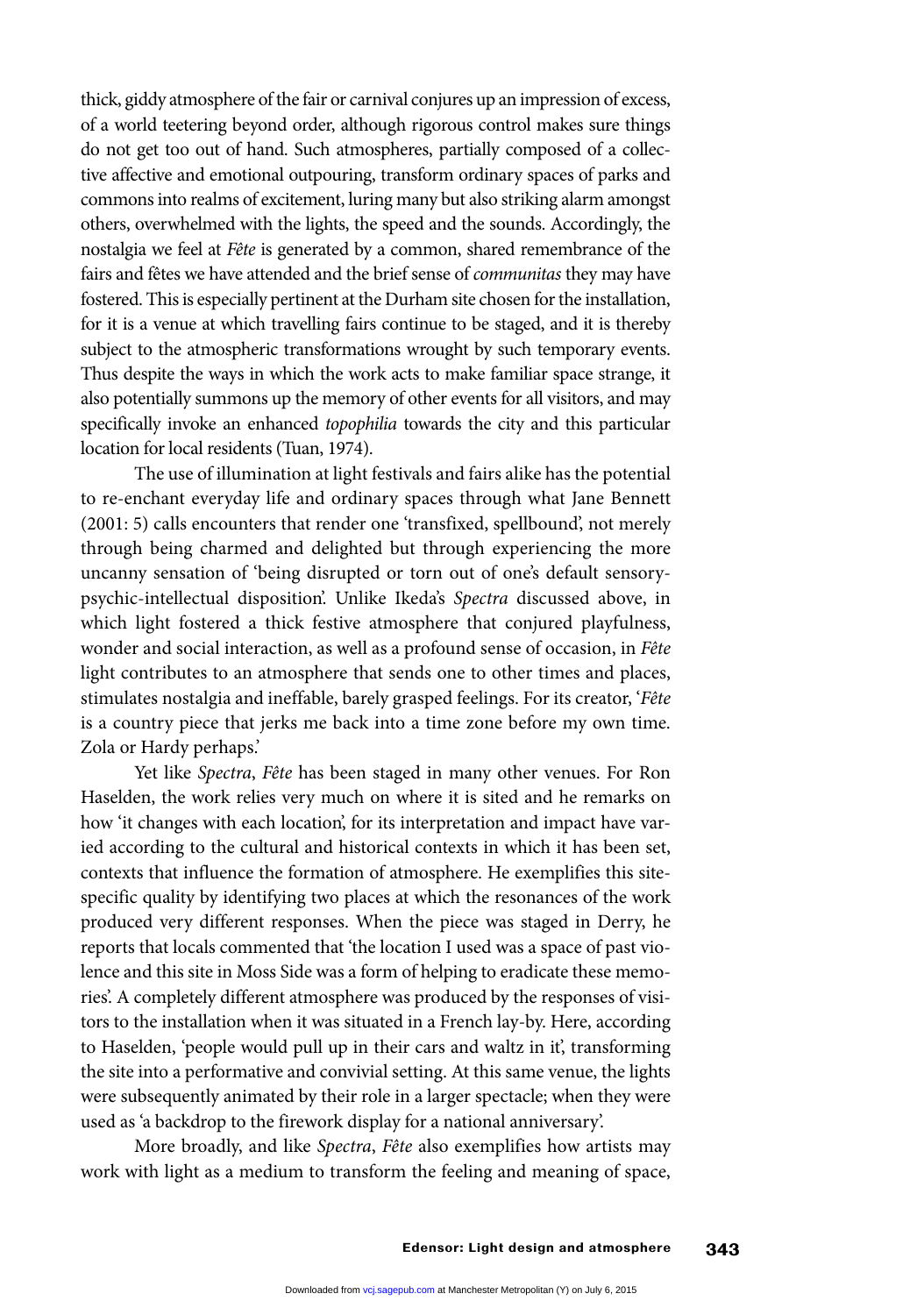transcending the creation of solid sculptures or paintings. Together with the other multiple elements of place and the communicative expressions, embodied practices and dispositions of visitors towards such art works, this illumination may powerfully contribute to a shifting yet powerful atmosphere

## *ECLIPSE: AN ATMOSPHERE OF DEFAMILIARIZED* QUIESCENCE AND RELEASE

After exploring the key role of light as an agent in producing atmospheres, I now consider how designing an event without light has the potential to foster different atmospheric effects. Besides the multiple capacities of illumination – and daylight – to contribute to the production of atmospheres, darkness is also riven with manifold atmospheric affordances. Enlightenment and modernist imperatives compounded Christian associations with darkness as primitive, sinister, inimical to progress and the acquisition of knowledge, and dangerous (Ekirch, 2005; Koslofsky, 2011). These cultural values have inculcated a persistent fear of the dark in which widespread presumptions associate the experience of darkness as suffused with danger and uncertainty. Despite these enduring connotations, in recent times, the effects of over-illumination and poor lighting, and sheer unfamiliarity with gloominess, have contributed to a reappraisal of the qualities offered by darkness. Accordingly, a recent movement to establish spaces of darkness across the western world has succeeded in designating more than 40 dark sky parks to date, with more planned. At these sites, the star-filled night sky attracts astronomers and the qualities of the gloomy nocturnal landscape are opened up to sensory and affective experience (Dunnett, 2014; Edensor, 2013). Smaller dark spaces have also been developed that offer non-visual experience of dark space. Darkness has been deployed to enhance the symbolic, affective and sensory experience of art (Edensor, 2015), drama (Welton, 2013), meditation and more ecocentric living (Vannini and Taggart, 2014). Dining in the dark experiences offered by selective restaurants promote uncertainty, fear and discomfort amongst some diners but elation, convivial rapport, enhanced non-visual sensations and intimacy amongst others (Edensor and Falconer, 2014).

Despite the persistent demonization of darkness throughout western history, there have always been alternative appropriations whereby darkness has been cherished for its demi-monde affordances, its intimacy, and its sacrality (Koslofsky, 2011), and more recent endeavours reveal that, rather than promoting only negativity, confrontations with darkness provoke multiple values and experiences. To explore the potential for darkness to be deployed in ways that contribute to the production of a somewhat ambivalent atmosphere, I look at an experimental concert, entitled *Eclipse*, staged as part of the Manchester International Festival in July 2011, by blind Malian couple, Amadou and Mariam. In order to foster an empathetic sense of how music might be perceived in the absence of sight, the concerts were designed to be performed in complete darkness.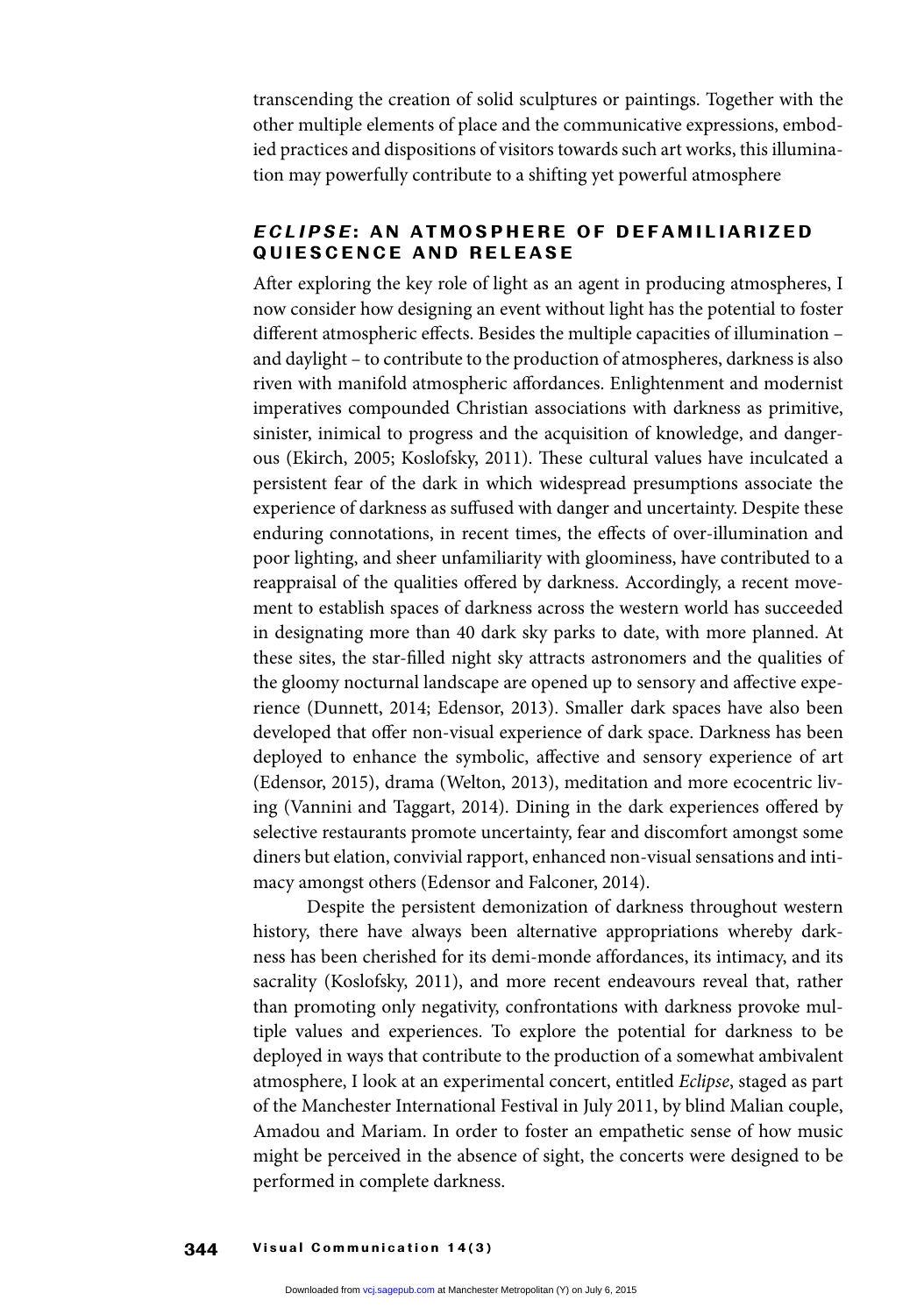A key element of nearly every concert at which popular music is performed is the light show, devised in increasingly sophisticated ways to synchronize with the rhythms of the music, accentuate particular beats and melodic tones and generally enhance the depth of the experience of the event for the audience as illumination envelops them and delineates the performance on the stage. The spreading glow of illuminated dry ice, the blast of white light that heralds a climactic moment, the pulse of strobe lighting that defamiliarizes the setting, highlighting performers with distinct colours at key musical moments, lasers that strafe the audience and pick out individuals and groups, and the projected images that augment the meanings and feelings of the music all contribute to the immersive drama. In *Eclipse*, all these effects were absent, as was any sight of the musicians until the culmination of the concert, after the band had played a set that lasted nearly 90 minutes.

The experience of the music was undoubtedly intensified in the absence of the distraction of sight. The crowd were able to focus intensely on the nuances of the varied sounds and, as at most popular music concerts, the high level at which it was transmitted ensured that the dense melodies and rhythms swamped the venue, creating a lush yet clear sonic environment that blocked out most other noise. As in other dark spaces, the lack of vision meant that other sensations predominated, and in this instance the sound of the music overwhelmed sensory experience, rather than the overwhelming focus on taste that predominates when eating in a dark restaurant (Edensor and Falconer, 2014) or the powerful tactilities experienced when walking through a dark landscape (Edensor, 2013).

This shared absorption in sound was supplemented by the narrative passages broadcast via the sonorous tones of Malian poet Hamadoun Tandina that were read in the interludes between songs and focused on the couple's path towards romance, marriage, parenthood and fame. The story was accompanied by recorded sounds of crowing cocks, chirruping crickets, chattering children, running water and the engines of cars and mopeds that conjured up a sense of various animated landscapes from Mali and Senegal. These auditory affects were augmented by other, multi-sensory techniques in moments where air blew across the audience and scents of sandalwood, mosquito repellent, cloves and jasmine wafted through the pitch-black concert hall.

Although these sensory effects and the power of the music were captivating, the absence of the usual audience rituals and the sense of shared occasion that usually shapes the atmospheric qualities of live music performance was somewhat disconcerting. For the regular concert-goer, this was a quite unfamiliar experience. The atmosphere generated by the communicative affects produced by the performances on stage, and the emotions expressed and transmitted by the physical moves and facial expressions of the crowd could not be produced under these circumstances. In sharp contrast to the evidently animated crowd response that typifies most rock concerts, as people, dance, shout out and sing along to lyrics, the audience on this occasion were peculiarly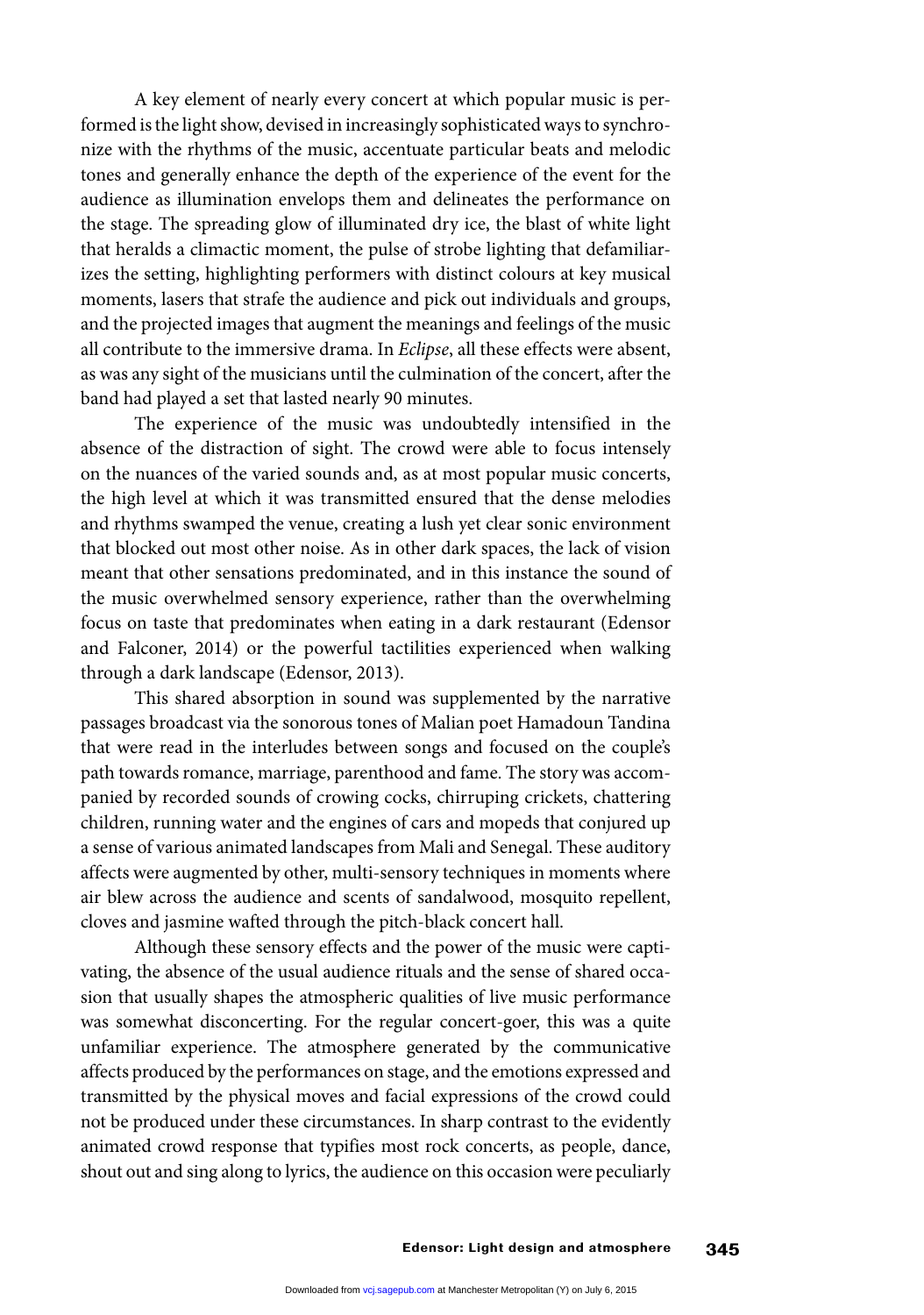quiet, polite ripples of applause greeting the end of songs. The darkness seemed to solicit this quietness, perhaps drawing the crowd into the depths of a sound world and providing none of the familiar cues for participation.

This inevitable quiescence was compounded by its contrast with the start of the event. Then, the excitement produced by the strangeness of the performance intensified as people were guided by ushers to their seats in the dark, and an air of anticipation grew and was articulated through a vibrant hubbub that saturated the hall. Yet this sense of anticipation and excitement was dissipated as the sounds of music and commentary enveloped the arena. However, as the concert drew to a close, the lights gradually rose to reveal a resplendent Amadou and Mariam and their band on stage. Suddenly, after being deprived of sight, immersed in their own responses to the music, the audience was catalysed into an intensified action at the abrupt transformation in sensory experience and affective communication (Thrift, 2009). The delight evident on faces and in the whoops of audience members was mirrored in the compulsion to dance, as people were reattuned to the concert by the visual cues offered by the animated musicians and fellow spectators. The atmosphere was suddenly 'cooking'.

In *Eclipse*, visual deprivation had served to affectively distance the audience from the event and from relating to the musicians, revealing the profoundly social and communicative dimensions of collective musical apprehension that generate the atmosphere of the concert. The pulsing rhythm urged us to dance, yet fear of bumping into other people and obstacles cultivated a caution that restricted a more involved somatic engagement with the music. Yet designing with darkness proved particularly effective at the gig's conclusion, for there was plenteous recompense during the final 'reveal', in which broader sensual and social connection was re-engaged, offering a satisfying emotional climax that drew its power precisely from the earlier deprivation. Accordingly, the show revealed the ambiguity of darkness in its capacity to both heighten and restrict the sensing of space, and its propensity to foster particular atmospheres in certain contexts while suffocating the emergence of other atmospheric effects. Moreover, in contrast to *Spectra* and *Fête*, which impassively pulsed throughout the night, their atmospheres marked by the shifting responses of people and the changing circumstances that surrounded them, *Eclipse* took place at a different temporal scale, in stages that successively produced excited anticipation, quiescent absorption and engaged participation in the climax of the concert. In taking place in an indoor concert hall, the atmosphere was also confined, more focused than the other events.

#### CONCLUSION

Light designers and artists are increasingly expanding the meanings, sensations and affective experiences of place through their skilful, inventive use of illumination, shadow and darkness. In this article, I have provided three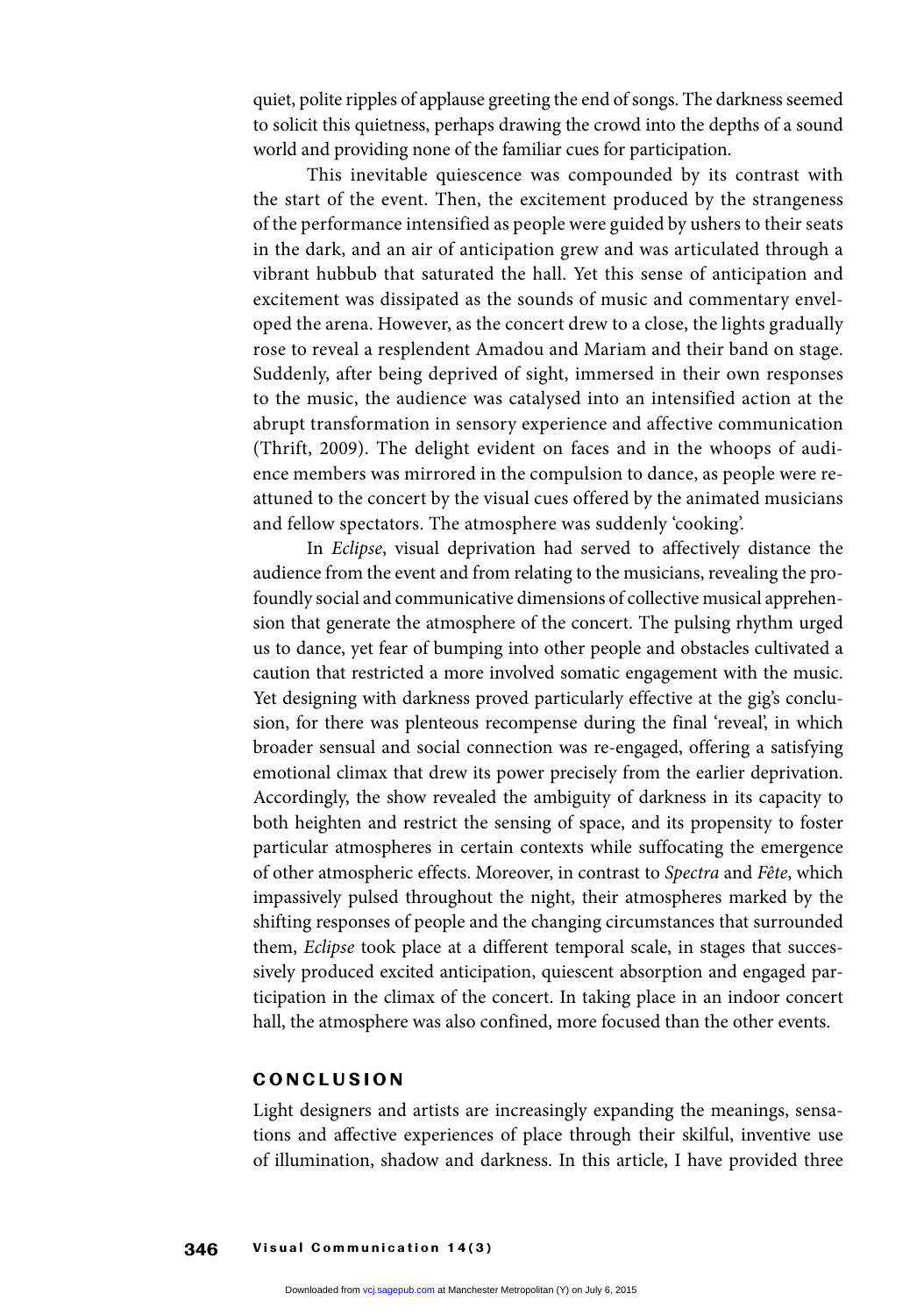examples of the ways in which the deployment of light and darkness can act as a powerful agent in the production of atmosphere. The advent of modernity heralded the emergence of an ever-expanding range of techniques that use artificial light to augment and condition the feel and mood of space in myriad ways. I contend that the increasing proliferation of light festivals and the growing popularity of light as a medium for artistic creation are dramatically expanding the ways in which illumination can transform the affective and sensual qualities of experiencing place and space.

Light expands from a source and can rarely be delimited, as it fades into blackness or blends with other forms of illumination cast across space. This capacity demonstrates how it is an essential ingredient in the relational forces that compose the dynamic amalgam of atmosphere as it shifts and fluxes in intensity and in accordance with surroundings. I have identified two key installations through which artists skilfully and knowingly attempt to transform space and time with illumination. I have also insisted, however, that light is invariably assessed in accordance with cultural and historical contexts, and experiencing lighting of a particular same intensity and colour may produce widely varying responses. This foregrounds how cultural values inform sensation and affect and that light designers need to take account of this. Despite this, I have also insisted that light is always more than representational and is apt to escape symbolic readings through its effects upon bodies and the mood of place.

In discussing atmospheres, it is crucial to recognize that atmospheres are not wholly shaped by light for it is one amongst many ingredients in their ongoing formation, albeit a particularly powerful element. And bearing in mind the cultural contexts within which light is apprehended, the examples I have discussed highlight how atmospheres are co-produced by the responses of those who experience them, whether forms of illumination induce subdued, convivial, excitable, playful or mesmerized reactions.

The advent of modernity has also led to the marginalization of darkness and yet, in recent years, this condition has also been reappraised and is increasingly understood as a key element through which the atmospheric experience of space can be infused with qualities such as intimacy, non-visual sensation and mystery. The particular example I consider here reveals that the use of darkness to provide a unique concert experience produced ambivalent responses. For most of the concert, while non-visual sensation was heightened in the dark, the sense of atmospheric bonding between performers and onlookers, and within the audience, was largely absent. Nevertheless, the eventual emergence of a lighted stage acted to release the restrictions of not being able to see and catalysed a heady atmosphere of relief, excitement and energy.

The knowing arrangement of light and dark in the particular events discussed in this article perhaps heralds the emergence of an era in which light design will increasingly deploy sophisticated techniques to enhance the affective and sensory experience of space and place. This will vary in spatial and temporal scales that range from the modulation of the mood of domestic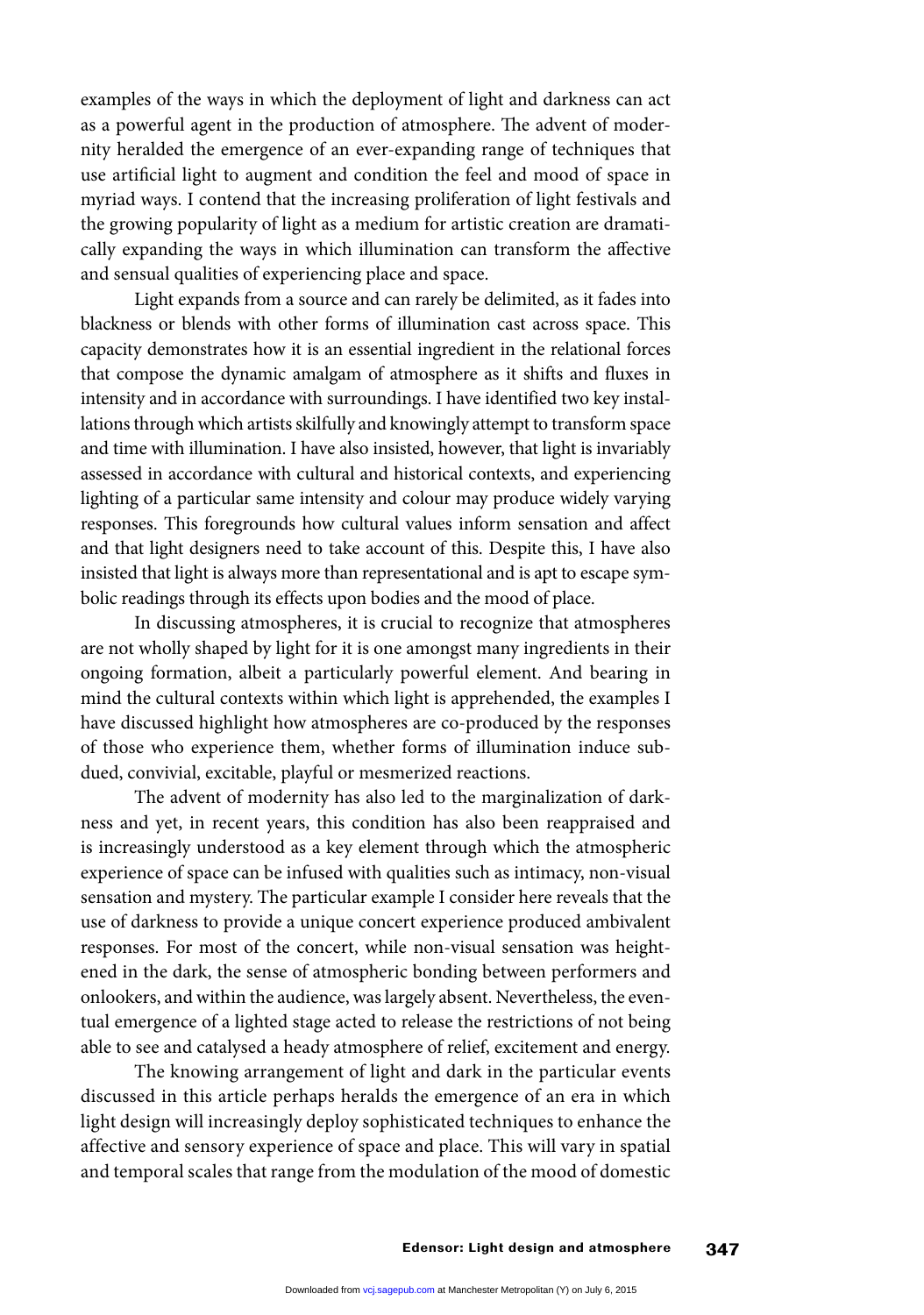interiors to the deployment of more imaginative forms of everyday lighting (Ebbensgaard, 2014), and from site-specific subtle and inventive art installations to the extensive staging of spectacular urban festivals of illumination.

#### FUNDING

This research received no specific grant from any funding agency in the public, commercial, or not-for-profit sectors.

#### **REFERENCES**

- Anderson, B (2009) Affective atmospheres. *Emotion, Space and Society* 2(2): 77–81.
- Barnett, C (2008) Political affects in public space: Normative blind-spots in non-representational ontologies. *Transactions of the Institute of British Geographers* 33(2): 186–200.
- Bennett, J (2001) *The Enchantment of Modern Life: Attachments, Crossings and Ethics,* Princeton, NJ: Princeton University Press.
- Böhme, G (1993) Atmosphere as the fundamental concept of a new aesthetics. *Thesis Eleven* 36(1): 113–126.
- Böhme, G (2002) The space of bodily presence and space as a medium of representation. In: Hård, M., et al. (eds) *Transforming Spaces: The Topological Turn in Technology Studies*. Available at: http:// [www.ifs.tudarmstadt.de/fileadmin/gradkoll/Konferenzen/](http://www.ifs.tudarmstadt.de/fileadmin/gradkoll/Konferenzen/SpacesBoshmePaper.html) SpacesBoshmePaper.html (accessed 13 May 2014).
- Böhme, G (2010) On beauty. *The Nordic Journal of Aesthetics* 21(39): 22–33.
- Böhme, G (2013) The art of the stage set as a paradigm for an aesthetics of atmospheres. *Ambiances Reviews*. Available at: http://www.cresson. [archi.fr/PUBLI/pubCOLLOQUE/AMB8-confGBohme-eng.pdf](http://www.cresson.archi.fr/PUBLI/pubCOLLOQUE/AMB8-confGBohme-eng.pdf)  (accessed 13 May 2014).
- Bondi, L and Davidson, J (2011) Lost in translation. *Transactions of the Institute of British Geographers* 36(4): 595–598.
- Cochrane, A (2004) Cities of light: Placemaking in the 24-hour city. *Urban Design Quarterly* 89: 12–14.
- Cross, G (2006) Crowds and leisure: Thinking comparatively across the 20th century. *Journal of Social History* 9(3): 631–650.
- Debord, G (1967) *The Society of the Spectacle*. St Petersburg, FL: Black and Red.
- Dunnett, O (2014) Contested landscapes: The moral geographies of light pollution in Britain. *Cultural Geographies*. (DOI: 10.1177/1474474014542746) (accessed 12 November 2014).
- Ebbensgaard, C (2014) Illuminights: A sensory study of illuminated urban environments in Copenhagen', *Space and Culture*. (DOI: 10.1177/1206331213516910) (accessed 12 November 2014).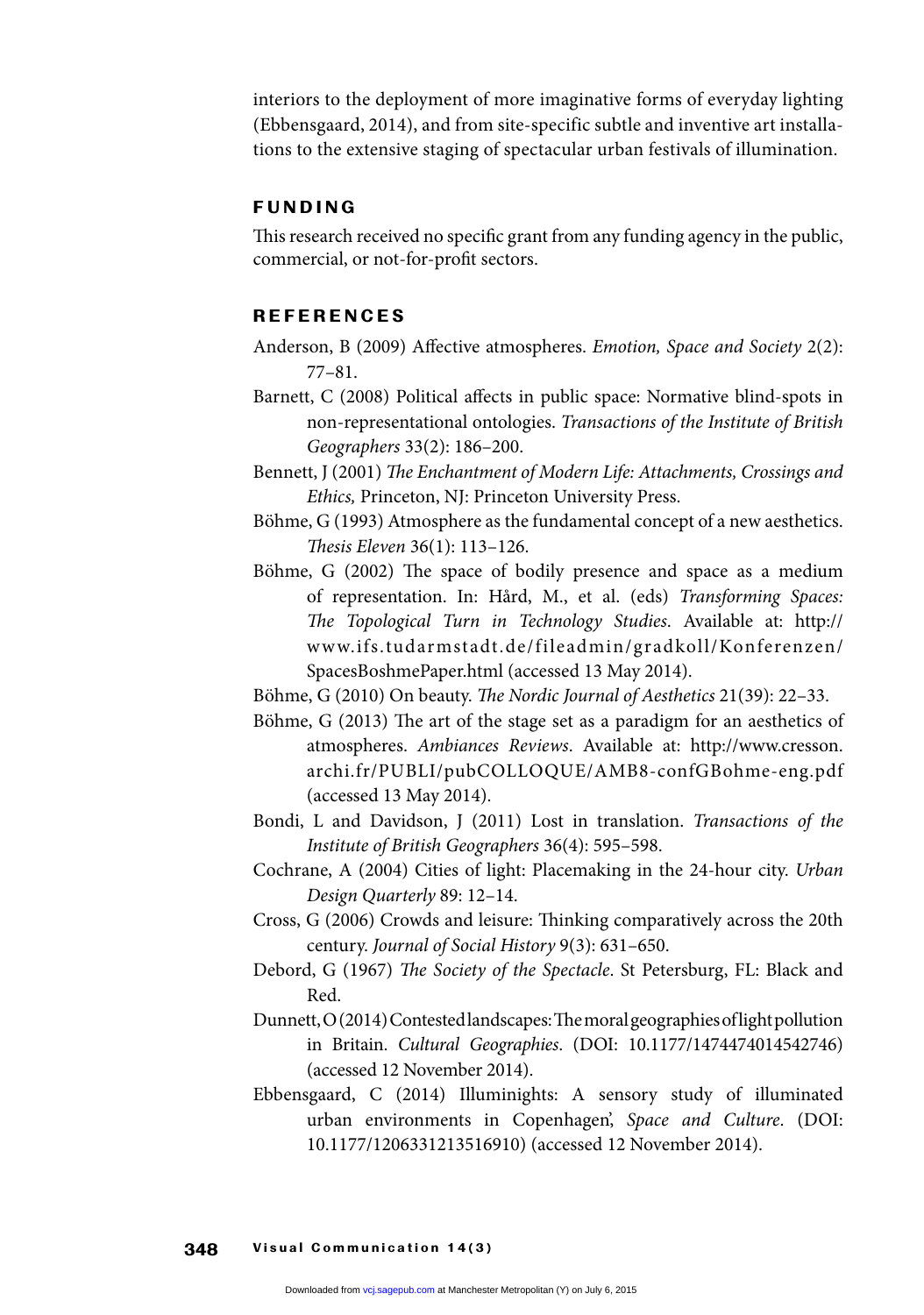- Edensor, T (2012) Illuminated atmospheres: Anticipating and reproducing the flow of affective experience in Blackpool. *Environment and Planning D: Society and Space* 30: 1103–1112.
- Edensor, T (2013) Reconnecting with darkness: Experiencing landscapes and sites of gloom. *Social and Cultural Geography* 14(4): 446–465.
- Edensor, T (2014) Producing atmospheres at the match: Fan cultures, commercialisation and mood management in English football. *Emotion, Space Space and Society*. Available at: http://dx.doi.org/10.1016/j. [emospa.2013.12.010 \(accessed 12 November 2014\).](http://dx.doi.org/10.1016/j.emospa.2013.12.010)
- Edensor, T (2015) Light art, perception and sensation. *The Senses and Society*.
- Edensor, T and Falconer, E (2014) Eating in the dark: Sensation and conviviality in a lightless place Dans Le Noir?' *Cultural Geographies*. (DOI: 10.1177/1474474014534814) (accessed 12 November 2014).
- Edensor, T and Millington, S (2009) Illuminations, class identities and the contested landscapes of Christmas. *Sociology* 43(1): 103–121.

Ekirch, R (2005) *At Day's Close: Night in Times Past*. London: WWNorton and Company.

- Khodadad, N (nd) Columns of light: Architecture of the immaterial. Available at: [http://www.inter-disciplinary.net/critical-issues/wp-content/uploads/](http://www.inter-disciplinary.net/critical-issues/wp-content/uploads/2013/07/Khodadad_sp4-wpaper.pdf) 2013/07/Khodadad\_sp4-wpaper.pdf (accessed 24 June 2014).
- Koch, R and Latham, A (2012) Rethinking urban public space: Accounts from a junction in West London. *Transactions of the Institute of British Geographers* 37(4): 515–529.
- Koslofsky, C (2011) *Evening's Empire: A History of Night in Early Modern Europe*. Cambridge: Cambridge University Press
- Laganier, V and Van der Pol, J (2011) *Light and Emotions*. Basel: Birkhäuser.
- Lam, W (1977) *Perception and Lighting as Formgivers for Architecture*. New York: McGraw Hill.
- Lingis, A (1998) *Foreign Bodies*. Bloomington: Indiana University Press.
- McCormack, D (2014) Atmospheric things and circumstantial excursions. *Cultural Geographies* 21(4) 605–625. (DOI: 10.1177/1474474014522930).
- McQuire, S (2008) *The Media City: Media, Architecture and Urban Spaces*. London: Sage.
- Petty, M (2008) Perpetual noon: Fluorescent lighting and the modern office. *Scapes* 7(3): 6–15.
- O'Hagan, S (2014) Spectra: The dazzling column of light over London. *The Guardian* online, 5 August 2014. Available at: http://www.theguardian. [com/artanddesign/2014/aug/05/ryoji-ikeda-spectra-first-world-war](http://www.theguardian.com/artanddesign/2014/aug/05/ryoji-ikeda-spectra-first-world-warartangel)artangel (accessed 10 October 2014).
- Schivelbusch, W (1988) *Disenchanted Night: The Industrialisation of Light in the Nineteenth Century*. Oxford: Berg.
- Shaw, R (2014) Controlling darkness: Self, dark and the domestic night. *Cultural Geographies*. (DOI: 10.1177/1474474014539250) (accessed 12 November 2014).